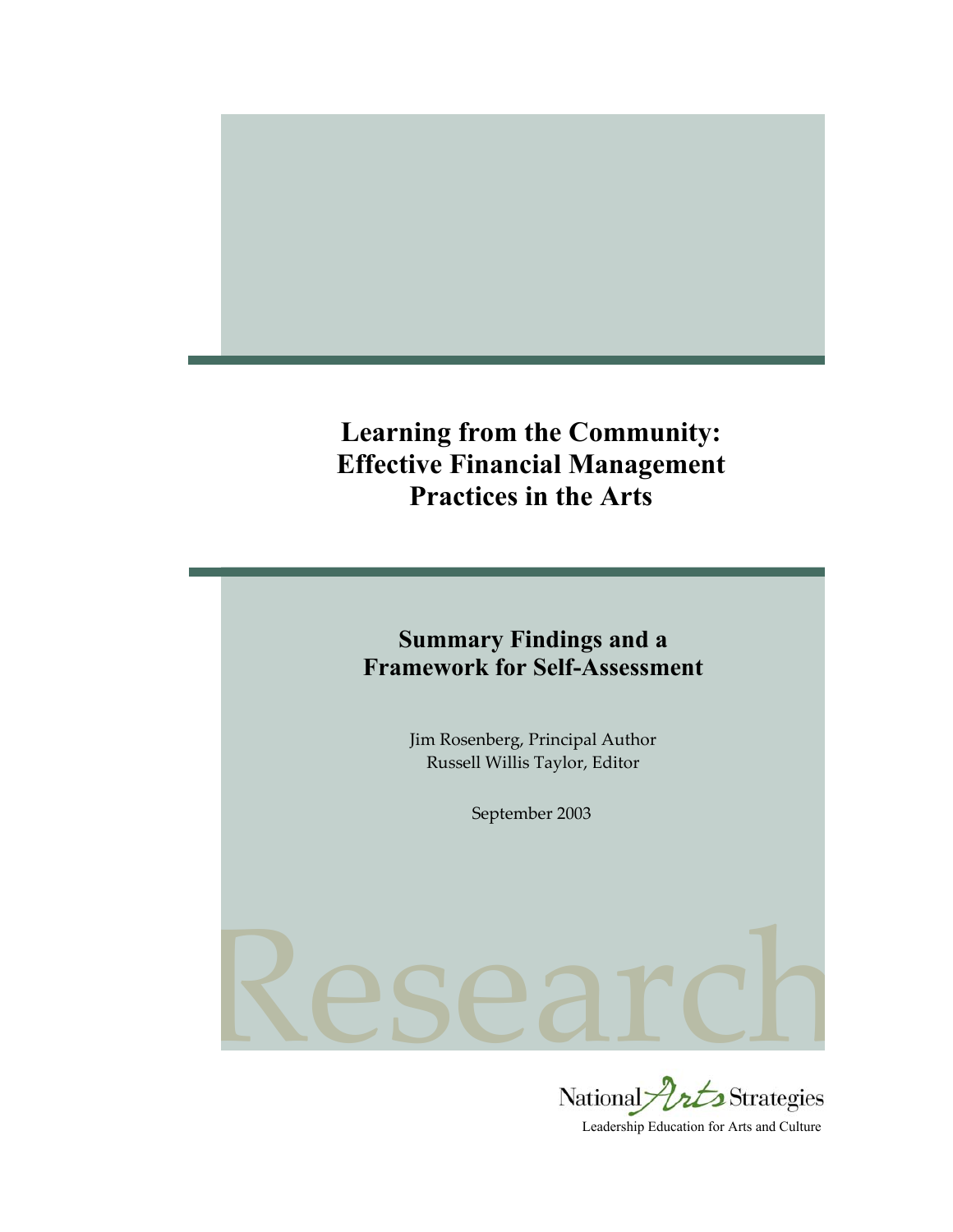# **Learning from the Community: Effective Financial Management Practices in the Arts**

# **Summary Findings and a Framework for Self-Assessment**

Jim Rosenberg, Principal Author Russell Willis Taylor, Editor

National *Port* Strategies

September 2003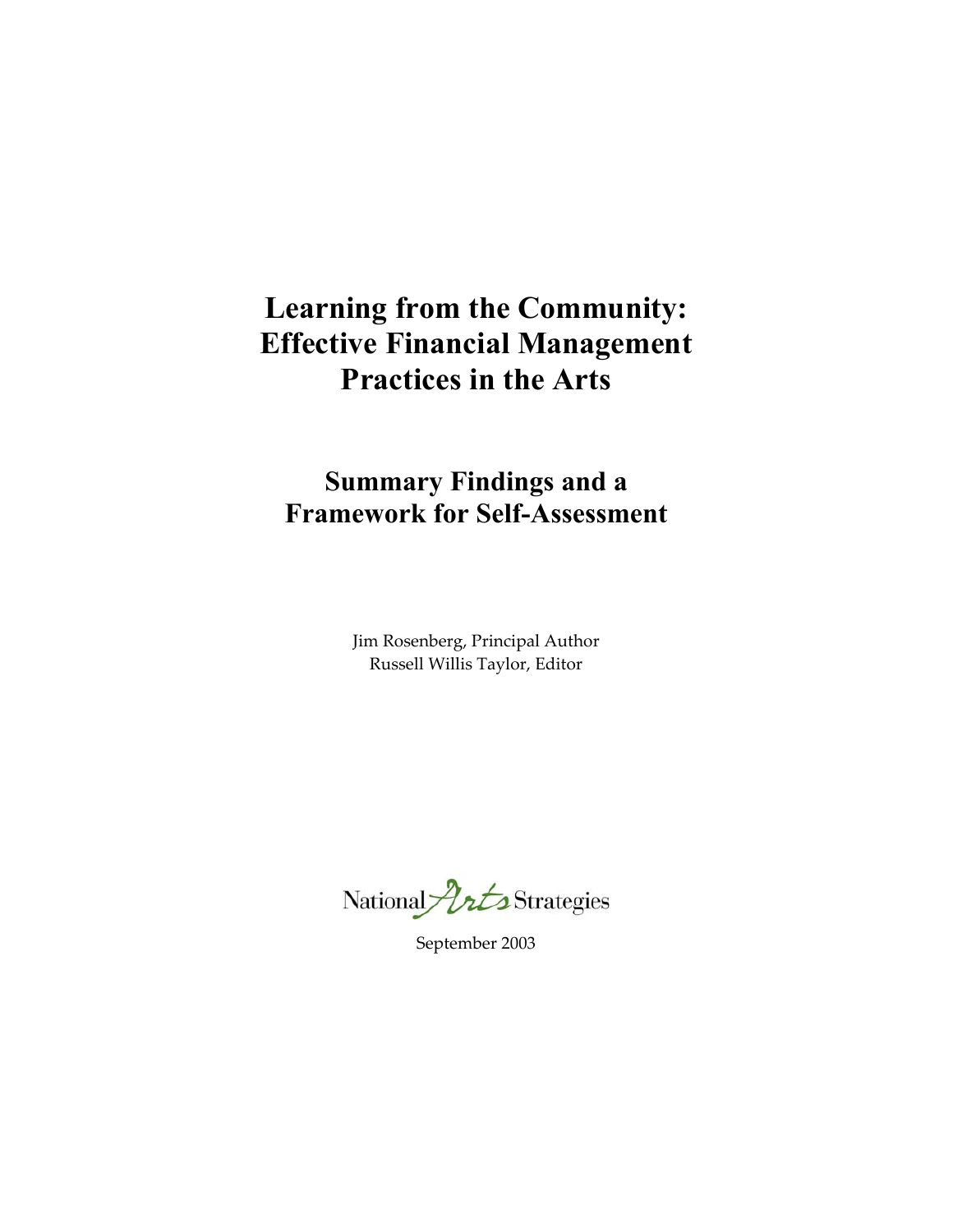#### **Executive Summary**

"After ten years with a tailwind, it's hard to adjust to being in a headwind… We're trying to figure out how you make smart decisions for the future in an environment where everything has changed." This is the challenge facing arts leaders today, in the words of one executive director we interviewed. National Arts Strategies, with funding from The James Irvine Foundation, interviewed arts leaders to understand how effective financial management practices at leading organizations might be used across the sector to respond to this new environment. This paper introduces the financial management practices we identified. While additional tools are needed to fully transfer practices across organizations, this paper provides a framework that arts organizations can use to start evaluating their own approaches to financial management.

The organizations investigated in this project are all very thoughtfully managed enterprises. Although they face similar challenges, their unique missions, strategies, and environments give them different priorities for financial management. And, as is true for managers everywhere, arts leaders have limited time to explore emerging concepts. There are therefore opportunities for arts organizations to enhance their financial management through:

- A structured framework for assessing overall financial management practice
- The introduction of solutions worked out at other arts organizations
- The introduction of leading ideas from outside the arts for common challenges

Benchmarking is a common approach for learning from other organizations in the arts sector. Our research suggests that while this numerical information is helpful – and easier access to more accurate data is needed – many effective practices cannot be captured through data alone. More direct methods for introducing ideas are needed. Potential solutions include senior-level educational programs, peer learning opportunities, and the development of tools for self-assessment and implementation. This report outlines important areas to address in these leadership tools.

#### **Research Process**

NAS investigated the financial management approaches of a small but representative group of arts organizations. We conducted individual interviews with the executive directors, finance directors, and a sample of board members at thirteen institutions. Ten organizations were part of the Cornerstone Arts Organizations, a cohort of leading California arts institutions identified by The James Irvine Foundation. Three additional organizations with small annual budgets, a group that was underrepresented in the Cornerstone cohort, were selected from the NAS client base to create a more complete sample of the sector. NAS also conducted desk research, reviewing publications on nonprofit and for-profit financial management to provide a framework for the financial management practices identified during the interviews.

#### **Research Participants**

The participating organizations represented a broad range of arts disciplines, including fine art museums, cultural museums, multimedia arts organizations, orchestral music, opera, ballet, theater, arts presenters, and art colleges. Three organizations had annual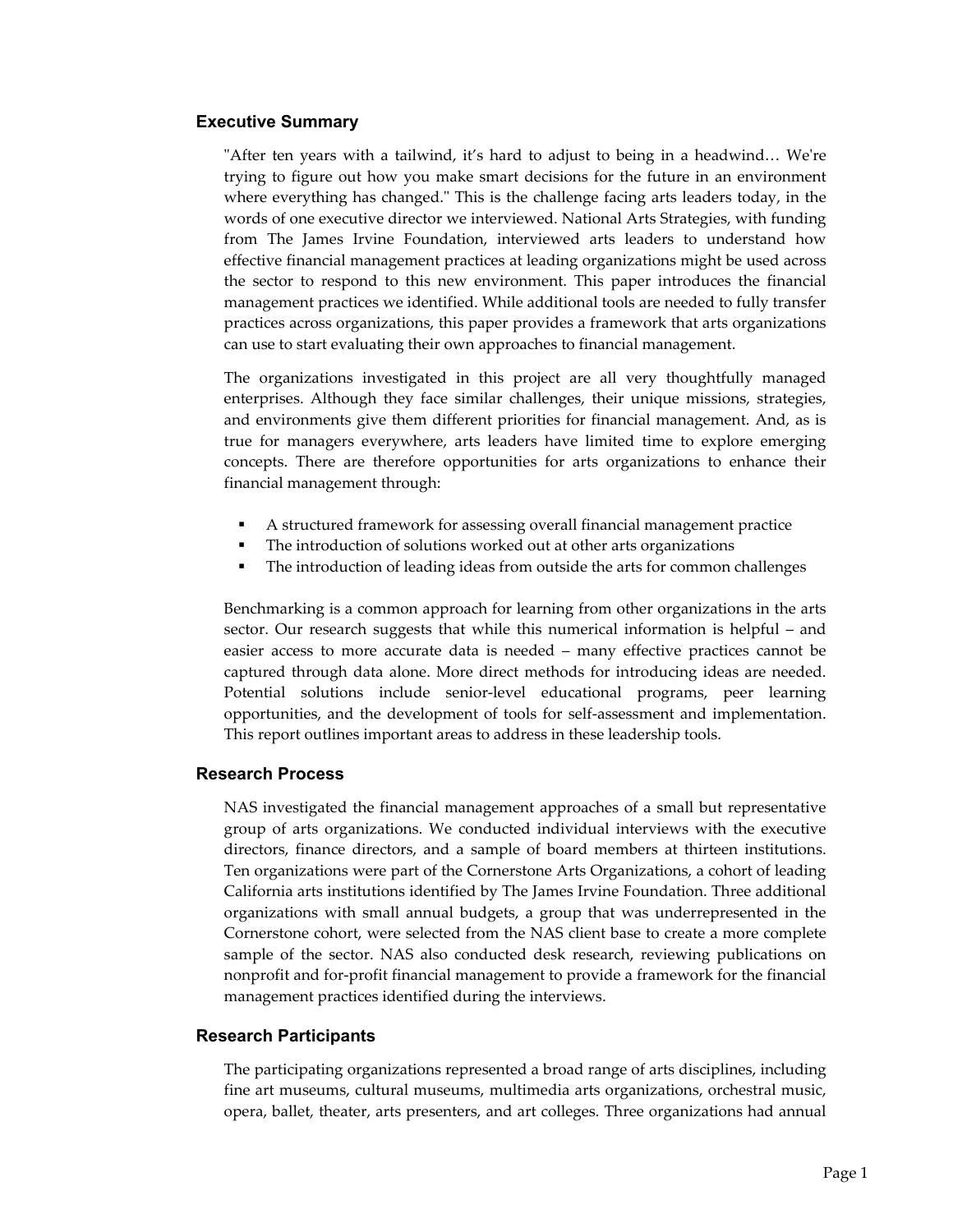budgets of less than \$1M, three organizations had budgets between \$1M and \$10M, and seven organizations had budgets greater than \$10M per year. The study focused on California organizations, but also included one East Coast and two Midwest organizations to create a sample that represented all budget sizes. Organizations came from three mid-size and two of the largest arts markets in the United States.

#### **Effective Practices in the Arts**

NAS pulled together the most effective financial management practices from across organizations to create a composite picture for an "ideal" arts organization. When these practices are looked at together, a simple framework emerges for describing – or designing – a comprehensive financial management system. We can only touch on each practice briefly in this paper, and additional tools should be considered to help arts leaders use these concepts across the sector. Here we use the framework, structured as a series of questions, to step through these financial practices:

*A Framework for Assessing Financial Management Practice* 

| Financial<br>Strategy     | 1. What is the financial management culture of the organization?<br>2. What are the "natural bounds" on income for this organization?<br>3. What are the fundamental drivers of financial risk and performance? |
|---------------------------|-----------------------------------------------------------------------------------------------------------------------------------------------------------------------------------------------------------------|
| Financial<br>Planning     | 4. How does the organization finance its operations?<br>5. How does the organization choose projects and investments?<br>6. How are income forecasts created, and from them, annual budgets?                    |
| Performance<br>Evaluation | 7. How is financial performance tracked to support decision making?<br>8. How is long-term performance tracked and compared to peers?<br>9. How do board structure and processes impact financial governance?   |

#### **Organizational Culture and Financial Management**

*The norms and values of an organization's culture shape its processes and decisions. A culture that values "creating a lasting organization" as much as it values the artistic mission enables collaboration across disciplines and sound financial decisions, to the benefit of both objectives. The traditional conflict between "artistic mission" and "financial objectives" creates a culture that misses opportunities to improve both financial and artistic performance.* 

In practice, building a culture that respects the financial challenge as much as the artistic starts with the executive director. Consistent statements and actions by the executive director drive the norm through the organization. This can be a significant challenge in organizations with a separate artistic director and general manager; in this situation the value must be held as deeply and communicated as clearly by both leaders. In two organizations with long histories of balanced budgets, this leadership was easy to see. One executive director consistently talked about the financial and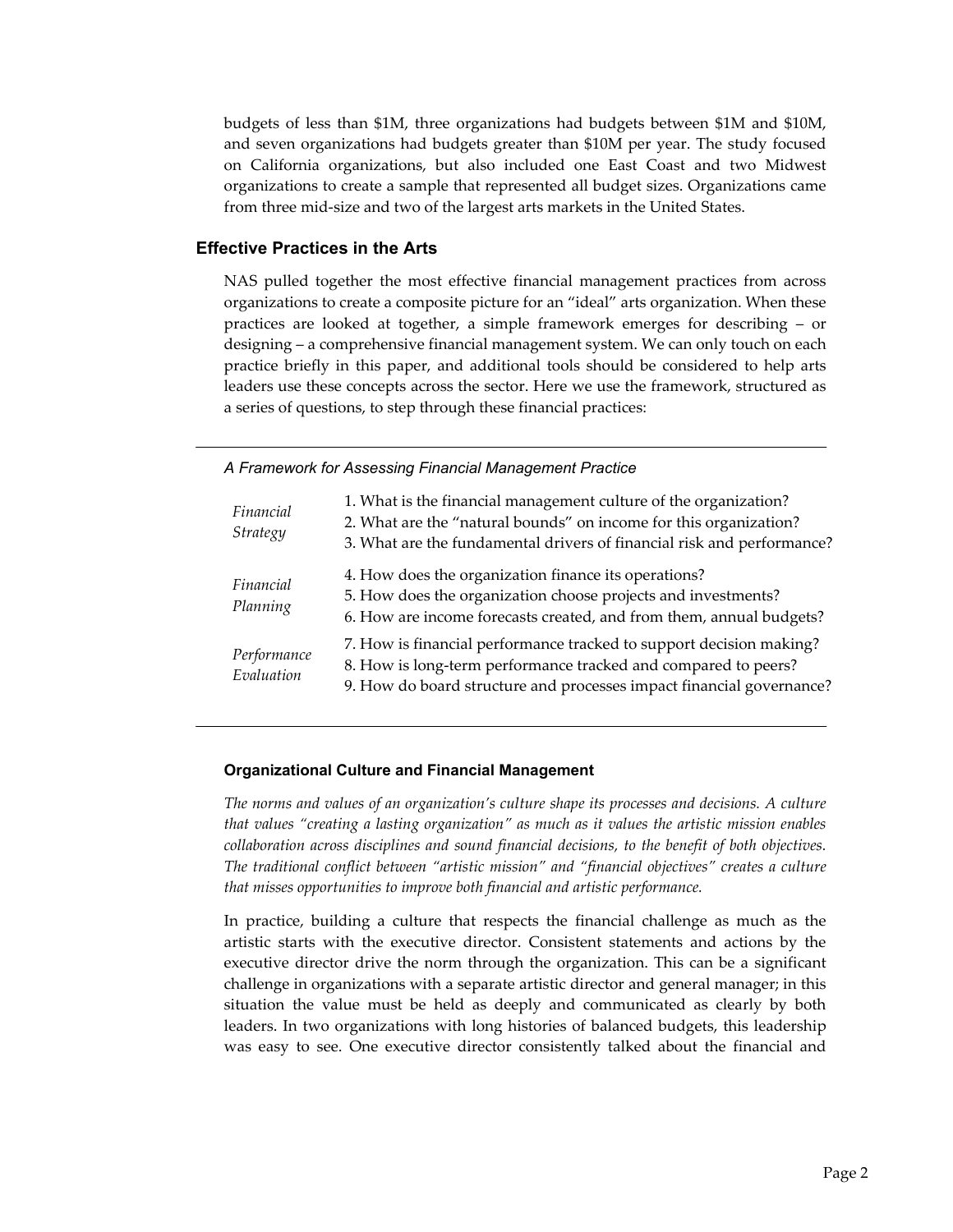artistic together, describing their culture as "artistically liberal and fiscally conservative." The other spoke less directly about culture, but set a clear tone by describing an organization that "belongs to the community," and the place in the community he wants the institution to have years after he has retired and become "just" a patron.

Financial management culture starts with the actions of the executive director, but it is fully realized in the design of business processes. Leading organizations understand their financial norms, and design processes that embody and sustain those values. In these organizations artistic excellence and organizational sustainability are aligned and mutually supported, not in conflict with one another. One such organization in this study with a preference for riskier financial strategies invested in a very sophisticated financial reporting system, following a norm that rigorous management enables more risk taking. The "artistically liberal and fiscally conservative" organization mentioned earlier tightly limits their total budget and holds managers strictly to their expense forecasts; together these processes realize their norm that artistic creativity is enhanced when financial constraints and financial promises are both taken as givens (energy is spent on the creative process rather than "trying to push out the walls").

Strategic or long term planning is also a critical building block for an effective financial management culture. While the financial modeling done in this planning process is valuable, it is the focus and shared understanding of mission that this work brings to the organization that most impacts day-to-day financial decisions. Discussions quickly focus on projects and opportunities that are in line with mission, allowing more time to be spent on the financial analysis of this much smaller set of options. In this way, the effort to create and communicate a strategic plan helps create a financial management culture that is quick to focus and can be more rigorous in its investment decisions.

#### **Financial Capacity**

*Market size and potential market share for earned and contributed income set an upper limit on the financial capacity of an organization. While these numbers can't be known perfectly, a thoughtful estimate is a check for evaluating strategies and budget expansion. This capacity analysis is independent of annual forecasting, and asks "How much income could we ever collect in a year?" rather than "How much income can we expect next year?"* 

Arts leaders have an intuitive understanding of the total market size for earned income, individual donations, and other contributed income in their local market and discipline. These executives have been part of their communities for many years, and know their markets well. More detailed analyses are undertaken only for significant new investments, such as the introduction of programs for a new audience or the development of facilities in a new location. In general, a more explicit estimate of market size and potential market share for earned and contributed income allows an organization to test bottom-up income forecasts. If the budget is expanding, is this in line with growth estimates for the total market, or is it an increase in market share? If it is an increase in share, from whom is this share coming? Are these reasonable changes?

New executive directors also benefit from explicit efforts to understand these upper limits on financial capacity, shortcutting the time it takes to gain an intuitive understanding. For example, a new executive director at one of the smallest organizations we interviewed collected financial statements from all the arts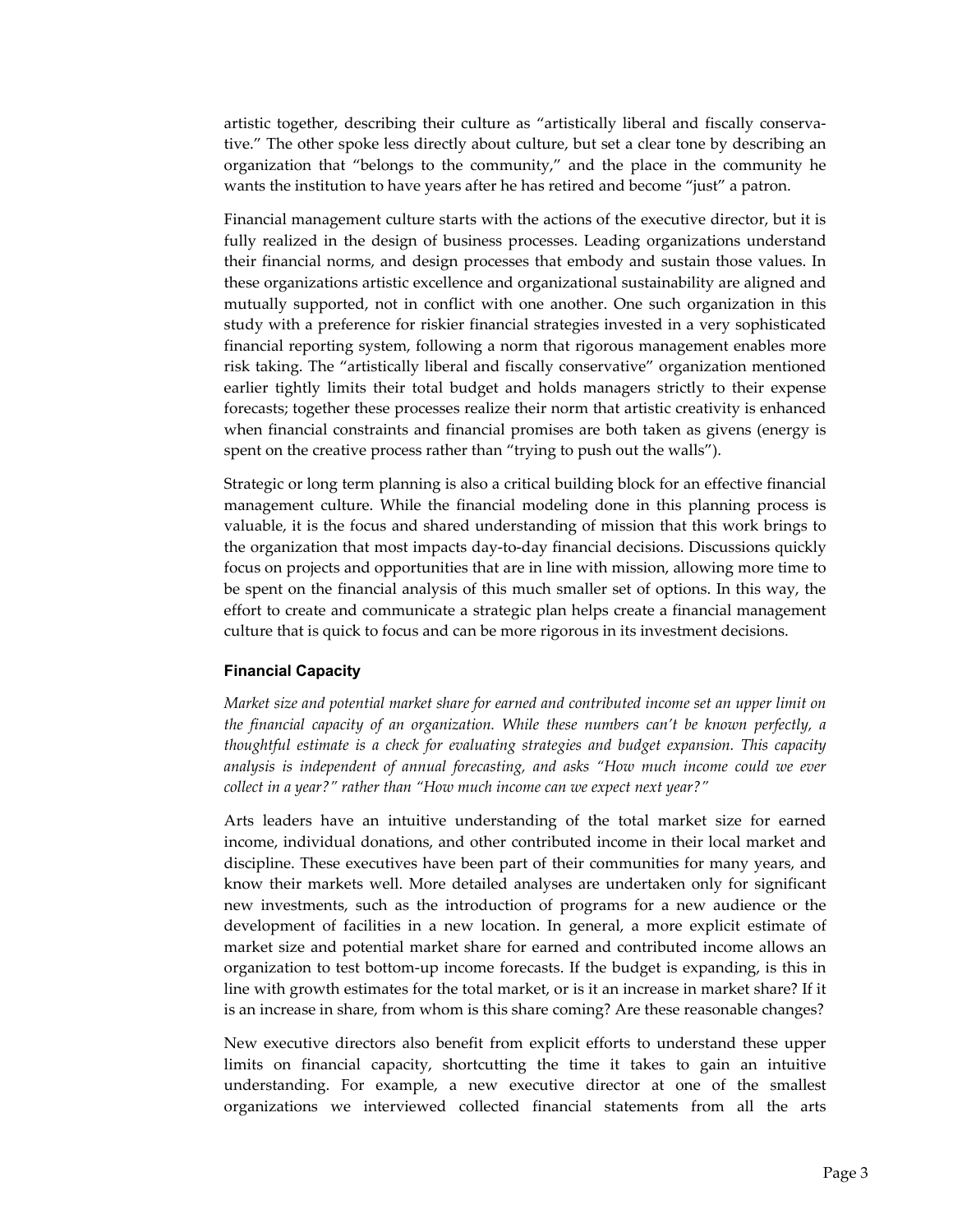organizations that individual donors viewed as "substitutes." The executive director analyzed total giving in their market and market shares for organizations, and used the data to define upper limits on their own potential for donations and market share.

#### **Financial Drivers**

*Explicit analysis of income and expense dynamics can help arts executives explore and discuss drivers of financial risk and performance. The critical drivers for the organization can then be used to help design financial reports and focus board discussions on the most important financial information. The more staff understand these underlying drivers, the more they can "think globally and act locally" to find solutions in their projects that support financial goals.* 

Arts organizations manage a portfolio of income streams (admissions, subscriptions, donations, etc.) and programs (e.g. exhibits, classes, bookstores) that each contribute to total income and also to financial risk and variability. The better an arts organization can characterize the sources of its financial risk and performance – such as income concentration, variability in income sources, level of fixed expenses, and trends in the cost of critical "inputs" such as orchestral musicians – the earlier it can identify critical performance and environmental changes. Arts executives at leading organizations readily discuss the critical financial drivers for their organizations, though not always with formal financial terms. For example, when arts managers talk about "structural deficits," they are referring to the interplay of these fundamental financial drivers.

More explicit consideration of these drivers can help arts leaders design financial reporting systems to track them, and focus discussions with the board and staff by clearly defining the critical topics. A comprehensive approach considers the sensitivity of a balanced budget to the interactions between:

- Income mix
- Income concentration
- Variability of income sources
- Sensitivity of income to longer-term business cycles
- Demand trends (e.g. total audience, average price, demographics)
- **Fixed expenses**
- "Quasi-fixed" expenses (e.g. payroll, long-lead and multi-year commitments)
- Cost trends for critical inputs (e.g. orchestral expense or exhibit insurance)
- **Timing of income and expense during the year**
- Availability of internal financing (i.e. accumulated net assets)

#### **Capitalization**

*The most common capitalization (or financing) approach in the arts sector relies on annual operations, complemented by endowment and temporary "savings" for specific capital projects. Arts organizations can improve financial stability by using net assets and debt to create working capital reserves and to level income across long-term business cycles. Using named reserves to track net assets by purpose helps communicate strategy and objectives to staff and donors.* 

Most arts organizations finance their operations year to year, and if possible create an endowment to insure a stable floor of income. Organizations retain additional net assets only when saving for specific capital projects. Many arts leaders have expanded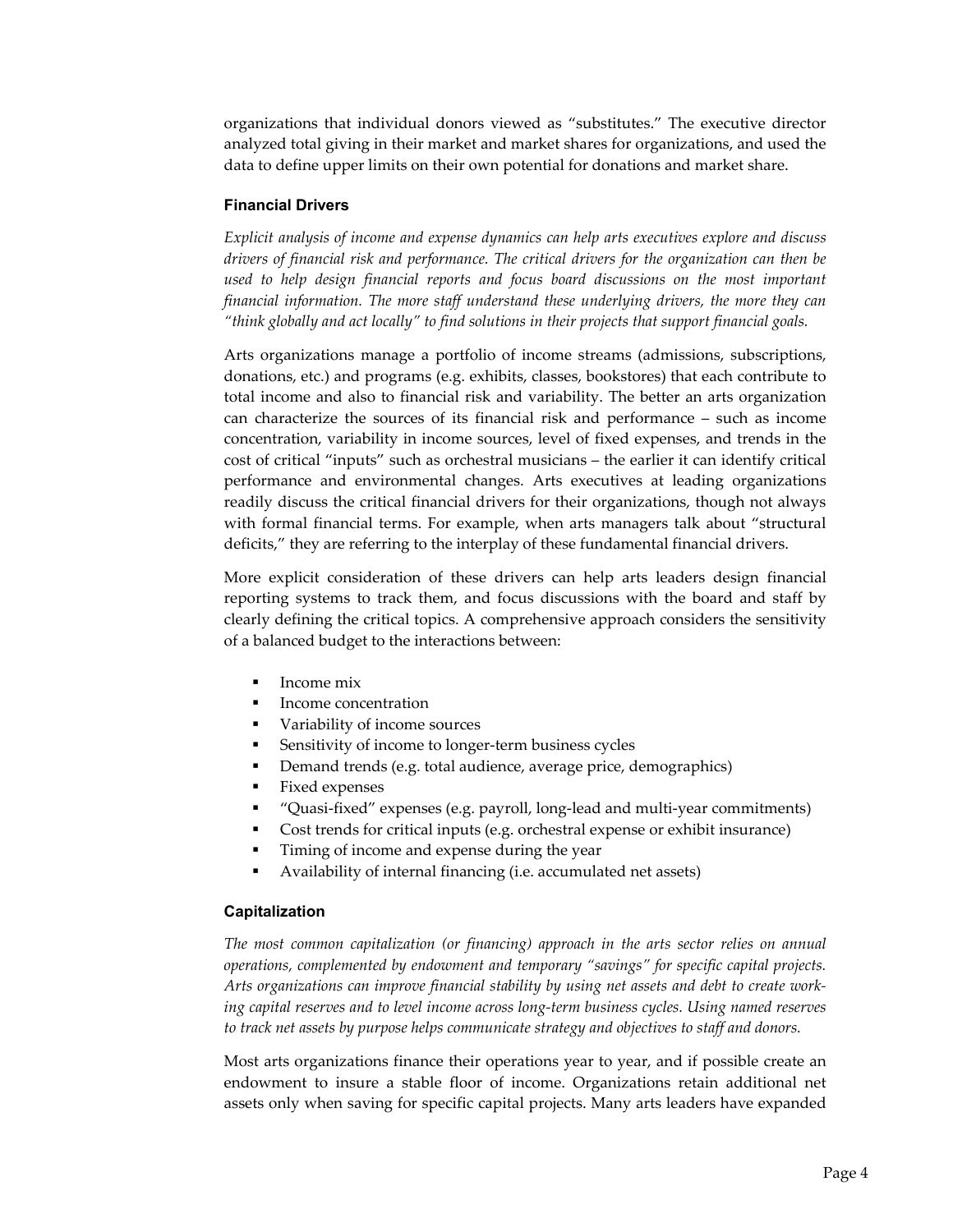this model to address short-term and long-term financing needs. These practices help create a more complete capitalization model, or plan for financing using net assets and debt, that supports working capital needs and stable operations across business cycles.

A line of credit or net assets held in a working capital reserve cover short-term cash needs arising from the timing of income and expenses. Cash flow analysis is used to determine the timing and level of shortfalls, and therefore the level of working capital needed. Monthly cash flow projections or income milestones based on historical performance ensure that shortfalls are truly timing issues (that is, cash flow balances out for the full year) and not the result of deficit spending, which would erode financial capacity over time. The choice of a net assets reserve or a line of credit is a financial decision; arts leaders must consider the return they can achieve on investments, the interest rate on their line of credit, and the amount and duration of borrowing needed during the year to determine the best option. A rigorous financial analysis can identify the optimal mix of net assets and debt to use for working capital.

Some arts organizations use an additional net assets reserve to maintain their financial capacity across business cycles. Some of the operating surpluses generated when the economy is strong are retained specifically to supplement income in the next economic slow down. One organization describes this long range planning as having "a cookie jar" where they stash funds whenever possible (an image and understanding that carries over to their board). A more formal approach is to create a "quasi-endowment:" the board designates funds for long-term investment, but without the legal constraints on its use that exist for true endowment. The organization can then use the funds as needed to smooth out economic cycles, but use of the funds requires board approval.

With either approach, this net assets strategy "time shifts" income to create a stable capacity level that, while lower then the maximum possible in a boom, is higher than the limit during a downturn. The strategy also protects the endowment: these net assets are meant to be spent down and built back up across business cycles, relieving pressure to dip into endowment principal during downturns. Debt can be used to achieve the same goal; in effect this is a choice between reducing operating expenses before a downturn, or reducing them after the downturn to pay back debt. However, a net assets approach also contributes to a culture of financial discipline and long term planning, is reinforced through day-to-day financial decisions to manage the reserve, and works for smaller organizations that may not be able to access debt but can attract individual donors to fund these reserves.

In general, arts organizations track their net assets by restriction class as required for accounting. The different purposes of the unrestricted or temporarily restricted net assets pool are understood by the executive director and finance director, but are not immediately clear to board members, staff, or outside stakeholders from the financial reports. Tracking separate reserves for each financial objective helps communicate financial strategy, makes it easier to track performance against these net asset objectives, and is an effective tool for discussing needs with donors.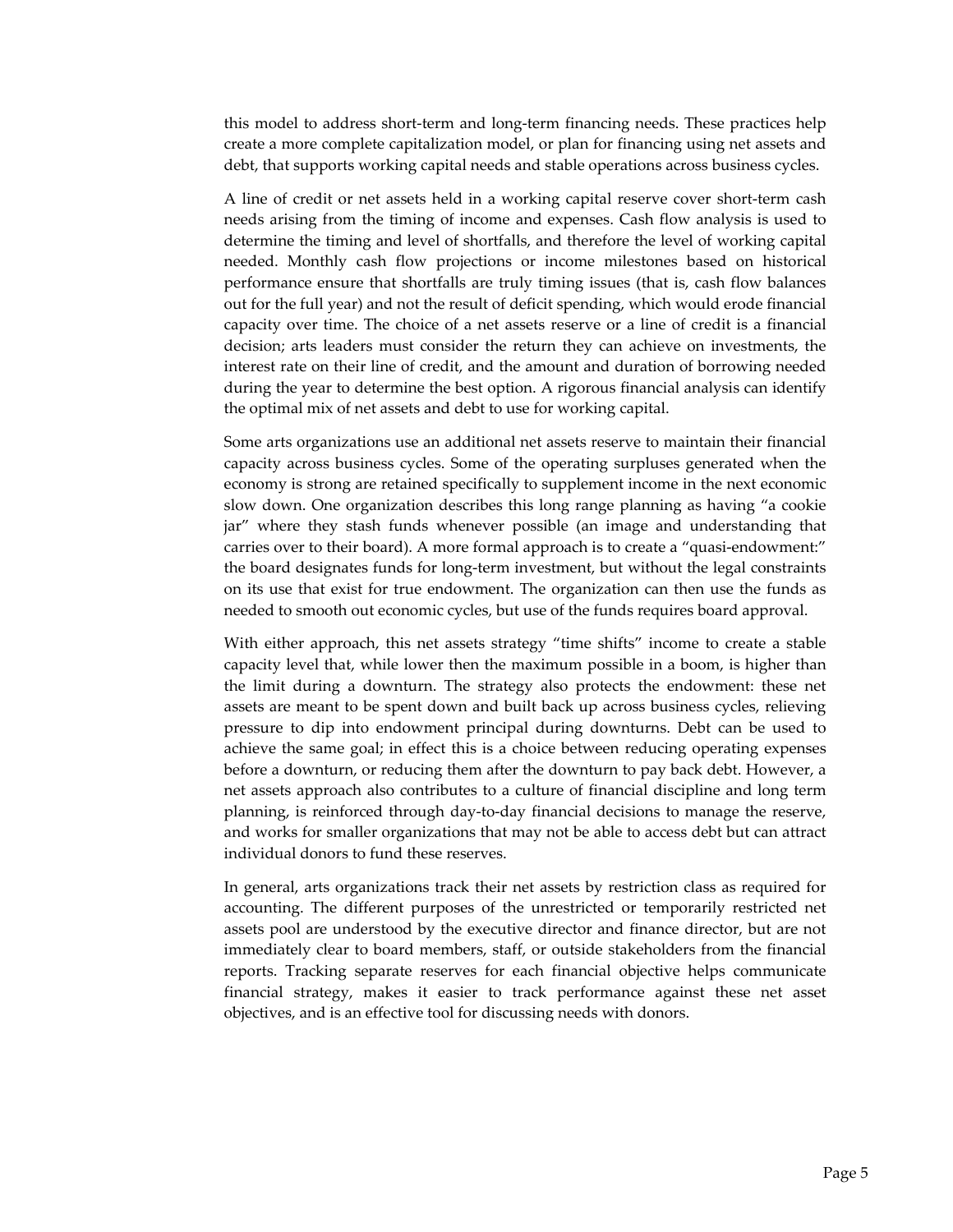#### **Capital Budgeting**

*"Capital budgeting," or deciding which projects to invest in, is both a mission and a financial*  decision in the arts. While mission must come first, stable organizations consider the financial *implications as an integral part of selecting and designing projects. When a project is selected primarily for its financial contribution, then the financial analysis must be especially rigorous.* 

Arts executives consistently look at both the mission and financial impacts of potential projects and investments. Stable organizations test their alternatives for the financial impact of different expenses, income, timing of expenses, and other factors. If a program will continue beyond its initial funding, these organizations routinely and rigorously plan how any budget expansion will continue to be funded. These financial analyses allow arts leaders to discuss whether the differences in mission achievement justify the differences in financial impact, and to select the mix of projects that strike the best balance. A "back of the envelope" analysis can be a good first step: the executive director at a smaller organization uses a simplified income and expense model to quickly discuss with the artistic director the financial impact of different programs. A rigorous analysis can then follow to fully evaluate the most promising options.

A project that is in line with mission but is undertaken primarily for its financial contribution, such as a "blockbuster" exhibition selected to increase revenue, must pass a rigorous financial analysis. Arts leaders need to analyze projected cash flows from the project and compare them to other investment options to see which provides the best return for the risk. For example, is a blockbuster more profitable, for the risk involved, than increased investment in fundraising or marketing for events that are more central to mission? Net present value analysis is the most appropriate approach for comparing these options, though the ideal discount rate may not be clear. One organization we interviewed suggested a good strategy: use the cost of debt, return on endowment (a proxy for "cost of equity"), and judgment about the additional project risk to define a range for the discount rate, and then test how sensitive the analysis is to changes across that range. All cash flows from the financially driven project must be considered, including increased attendance at other programs or increased income from a café or bookstore generated by the attention to the popular program.

#### **Annual Budget Process**

*Income-driven budgets are at the heart of financial management in stable arts organizations. Zero-based budgets created through an inclusive, collaborative process, and rigorous challenging of assumptions lead to the most accurate budgets. More advanced methods for forecasting can be beneficial, and an "80 / 20" approach to these techniques can work for arts organizations.* 

Income-driven budgeting, where expected income is determined first and expense levels are then set within this constraint, is standard practice in all the organizations we interviewed. While some organizations make their forecasts by "indexing" the previous year's income up or down by some percentage, the more effective practice is to start from a "zero basis" and build the income forecast from the bottom up. This process allows managers to evaluate specific assumptions and environmental changes that affect each source of income. The biggest challenge in forecasting is clearly the forecasting of individual donations. There may be an opportunity for arts organizations to use additional forecasting techniques, such as statistical methods to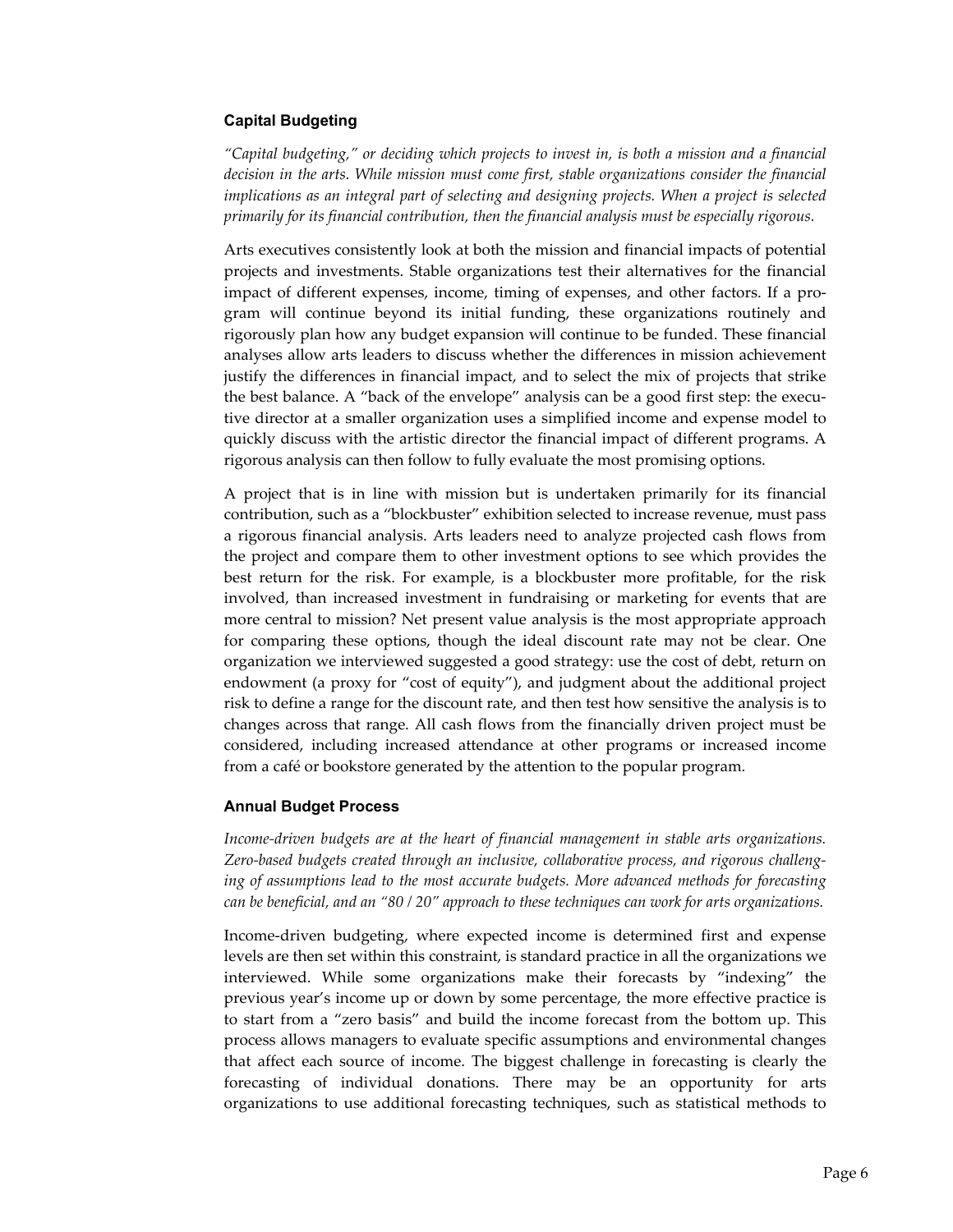evaluate income variability or the effect of specific environmental factors. These techniques can be complex, but an "80 / 20" approach ("80% of the benefit comes from the first 20% of the effort") focused on the basics can often realize much of their benefit.

Detailed historical data is a key resource for accurate forecasting, but process design and common sense practices are equally important. One organization uses a practice of forecasting "people in the seats," not percentage of capacity, because "it is easy to say '80% of capacity' and feel that is achievable, but if you look at the number of people you have to get to walk through the door to achieve that, you don't believe it anymore." Another organization has created a budget process and culture in which budgets and assumptions are challenged aggressively; the result is that staff put more thought into their estimates. These cultural approaches are effective but they take commitment: an organization that is redesigning their budget process to improve collaboration between financial and artistic staff expects it to take three years to make the process a lasting part of the culture.

#### **Financial Reporting and Tracking**

*The budget report is the primary tool for tracking financial performance in arts organizations, and the natural foundation for any extensions to reporting. Arts leaders can get a more complete view of financial issues by integrating longer-term financial views, incorporating balance sheet objectives, and designing reports to highlight financial contribution from each program.* 

The budget report, showing the current year's income and expense performance against plan, is the heart of performance tracking in arts organizations. While every budget report looks different from the next, some common enhancements help arts leaders identify risks sooner and keep an eye on critical financial drivers. First, organizations that must make financial commitments two or three years into the future integrate future forecasts into their budget report (Appendix, Example I). These forecasts are only approximate, but firm commitments and "place holder" amounts for other income and expenses are reviewed and updated regularly. Creating a single report that shows both current year and future commitments helps keep a critical financial driver – the amount and risk of future commitments – in the financial discussion of executives and the board.

The balance sheet is a less natural tool for financial discussions, but there are critical asset and debt positions that do need to be tracked. Arts organizations can effectively manage their balance sheet position by incorporating critical balance sheet items into the budget report itself. One organization we interviewed, with significant debt from a new building, tracked relevant net assets accounts along with debt expense in the budget (Appendix, Example II). This approach turned their plan for balance sheet position, determined by their finance specialists, into a set of budget goals that were natural for staff and board members to discuss. This practice can be extended to include additional balance sheet objectives (Example III). However, it can't replace the balance sheet itself: a periodic snapshot of financial position is still needed to verify progress.

A different budget report design helps arts organizations understand how programs contribute to or consume annual income. These reports track net financial contribution by core programs, such as exhibitions, and incremental activities, such as bookstore operations, to highlight the sources and uses of funds. The challenge here is allocating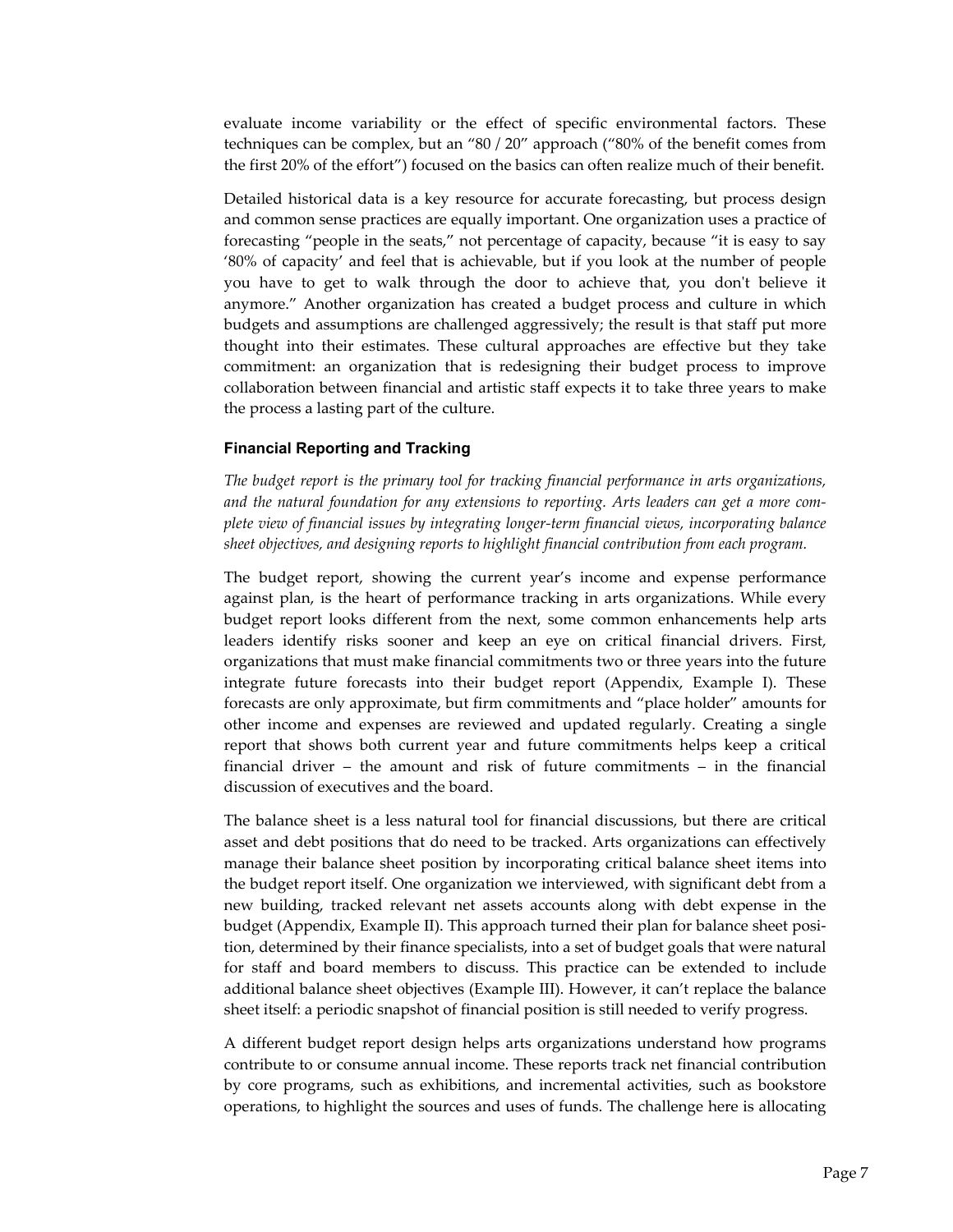shared income or expenses. One organization we interviewed provides an effective answer: rather than allocating expenses, look at direct income and expenses first, then "layer on" shared expenses for the program, and then finally expenses shared across all programs (Appendix, Example IV). Avoiding allocations makes budget numbers much easier to understand and helps bring performance issues into sharp focus. Overall, this report design promotes discussion of the relationship between financial performance and mission choices by showing how specific programs and finances tie together.

#### **Benchmarking**

*Benchmarking is an imperfect craft, but it is valued by board members and can be motivating for the organization as a whole. Focused efforts to collect data for specific initiatives should be combined with annual tracking of more broad-brush comparative data. Evaluating your performance using the metrics and rules of thumb of outside stakeholders is another way to approach benchmarking that helps arts organizations put their performance in context.* 

It is difficult to get accurate data on comparable organizations to benchmark operations in an arts organization. However, benchmark data does provide context for evaluating performance, and board members especially appreciate it. For critical decisions, such as a price increase, arts leaders invest more time and use their professional networks to get detailed information on the specific topic. For a more general "backdrop" for their organization's performance, arts leaders use service organization data. An annual, one page report comparing performance to peers complements an analysis against plan and historical trends. One organization found that comparison of the basics is best: income by source as percentage of expenses, expenses by category as a percentage of expenses, net assets and debt as a percentage of expenses, and change in net assets.

Another way arts organizations can put their performance in context is to track the same metrics that outside stakeholders use to evaluate them. Even if the metrics are flawed, this analysis helps the organization understand how it is perceived, and prepares it to explain to a donor or funder how the measure should be considered for this organization. Identifying potential stakeholders and exploring their metrics can turn up new opportunities as well. One organization discovered that banks highly value a non-financial operating measurement in their discipline because it shows stability; their performance on this metric made it easier for them to borrow money than they expected. Arts leaders must use their experience to determine when a metric is a useful new idea, and when it is a threat to be managed. In either case, a regularly updated report that tracks these metrics can be a powerful tool for evaluating performance against expectations.

#### **Financial Governance**

*Board structure, communication, and interpersonal relationships are all critical to financial governance. Arts organizations use two-tiered boards to improve collaboration between the executive director and the board. When there are separate artistic and general managers, board members and executives must work together to avoid the risks in this management structure.* 

Executive directors and the board members we interviewed expressed similar concerns about board interactions. The biggest challenges for financial governance were engaging the board members with the most financial experience; helping board members understand the financial drivers for the organization; and managing with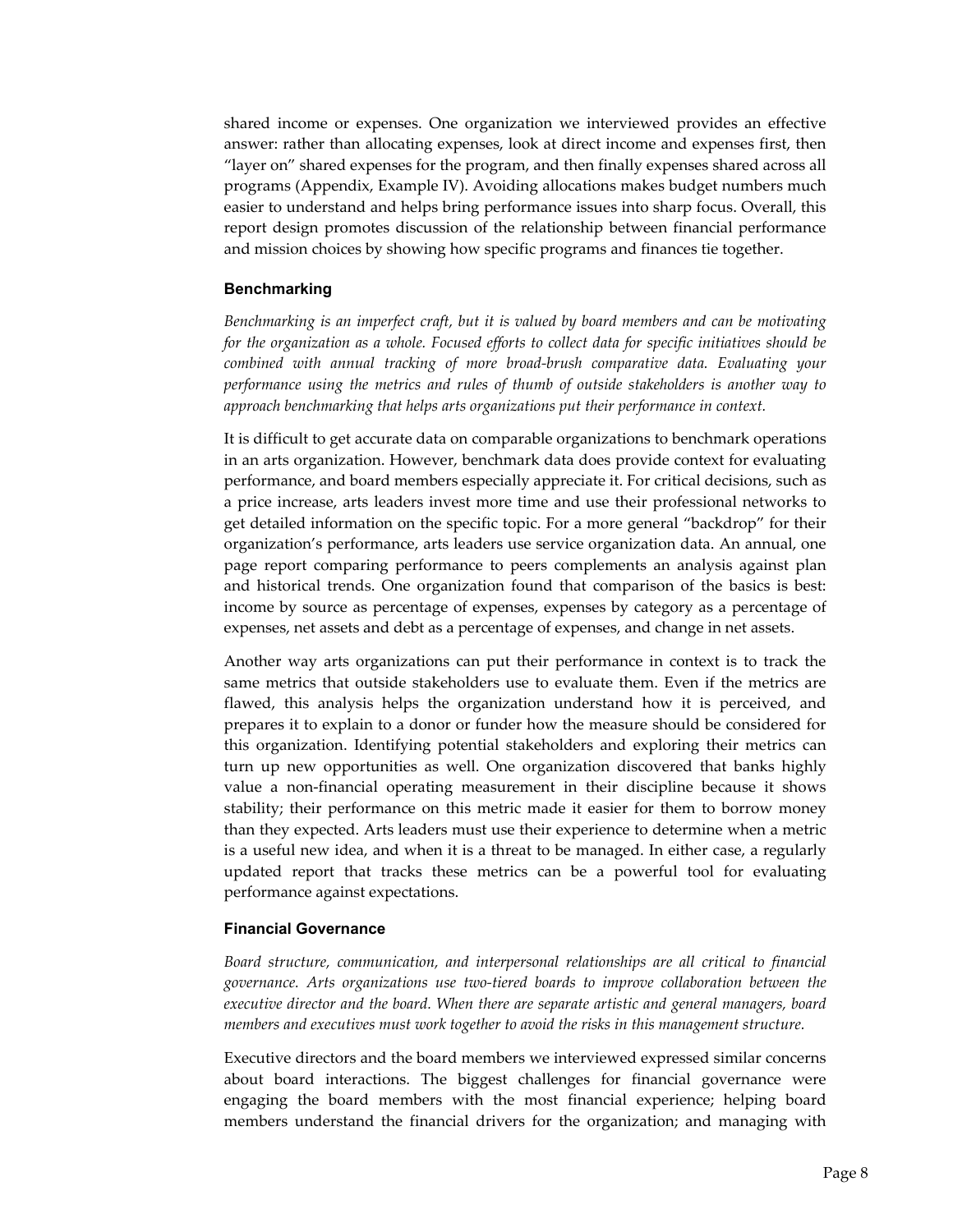separate artistic and general managers. When there is a large board, board members are most effectively engaged in a two-tier structure, in which a small group of board members with significant interest and experience in financial management help guide operations, and the larger group focuses on fundraising and social responsibilities. It is up to the executive director to then educate board members about the organization. One executive director never misses the chance to teach: "He takes board members behind the scenes, shows them the difference between one option for scenery and another, helps people understand the impact of different budget decisions … He consistently goes through little bits of education." The education often goes in both directions: executive directors greatly help their organizations and their own development by seeking out financial experts on the board and engaging them as mentors.

When the organization has separate artistic and general managers, it is easy for board allegiances to become split between the two executives. In the most stable organizations, the risks for conflict in this management structure are as openly recognized as the benefits. The artistic and general managers are committed to each other, and form solutions together before engaging the board. In turn, the executive committee understands that conflicts between the two executives need to be handed back to the management team, not solved by the board. In the end, the responsibility sits with the board to speak with one voice when there are two executives reporting to them.

#### **Self Assessment Tool**

We have found again and again in our work that the key to innovation is investment in leaders. National Arts Strategies is exploring several methods to help arts executives take advantage of the financial management practices described here. As a start, we have developed the financial management self-assessment tool included at the end of this paper. Arts executives can use this scorecard to quickly assess gaps in their financial management practices. By capturing the results in a single report, the scorecard makes a natural starting point for strategic discussions within the organization. An executive director can complete the assessment, or senior staff and board members can each complete the tool so different views can be compared. Please feel free to make copies of the self-assessment tool as needed for your organization.

This self-assessment tool does not touch on every important practice in financial management. Rather, it tests against a sample of practices that are indicative of organizations using leading financial management approaches. This is not a scientifically developed instrument, but is derived from National Arts Strategies' experience with similar tools used in our leadership programs. The primary goal of this tool is to promote discussion and learning about financial management practices in arts organizations, and it is designed to help arts leaders relate the topics and practices described in this publication to their own organizations.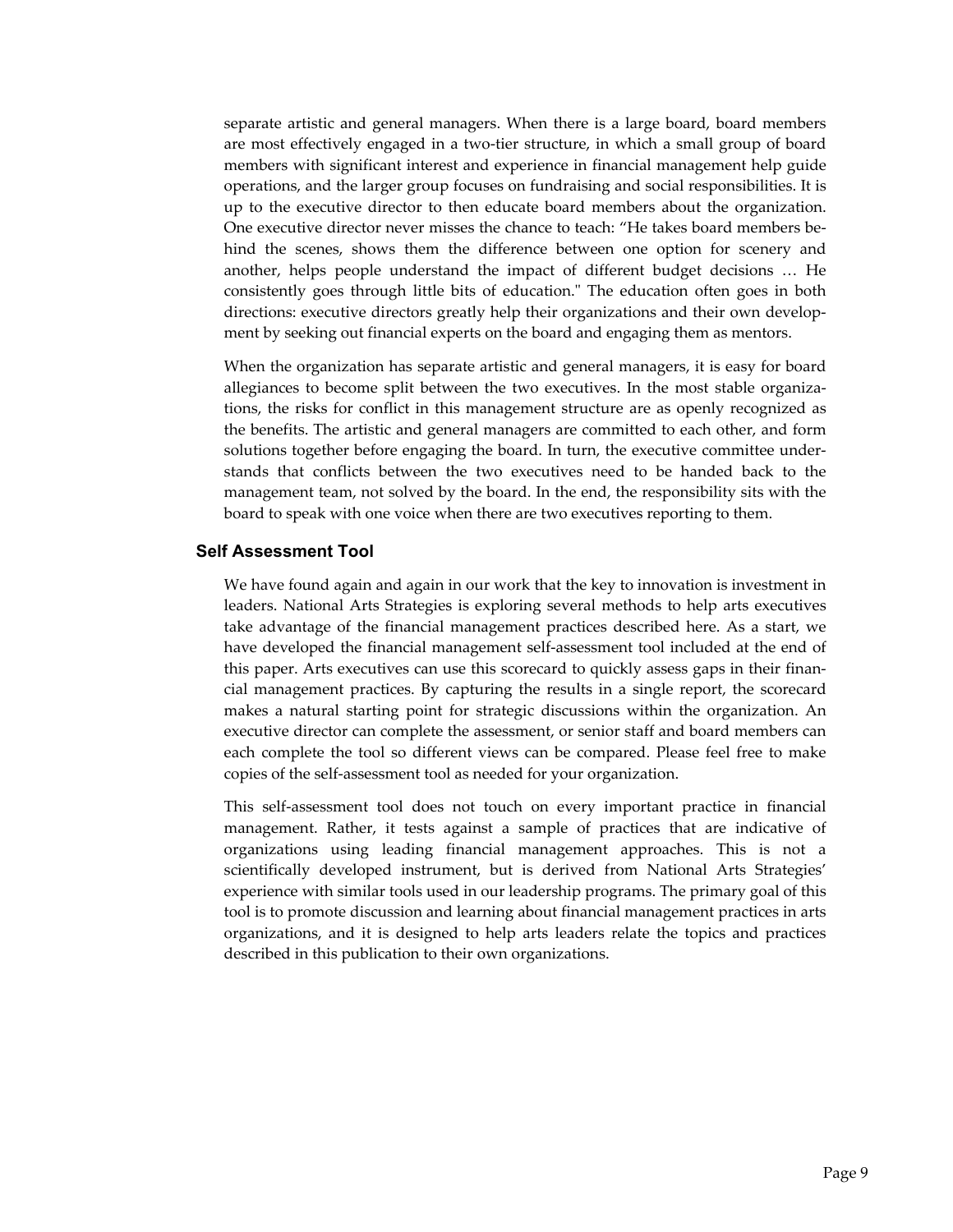## **Appendix: Financial Reporting Examples**

# *Example I: Multiple Year Budget Report*

| <b>Budget Report</b>            | Actual<br><b>FY 2000</b> | Actual<br><b>FY 2001</b> | Actual<br>FY 2002 | Approved | <b>FY 2003</b> | <b>Draft Budget</b><br><b>FY 2004</b>                                                                                                                                                                   | <b>Draft Budget</b><br><b>FY 2005</b> |
|---------------------------------|--------------------------|--------------------------|-------------------|----------|----------------|---------------------------------------------------------------------------------------------------------------------------------------------------------------------------------------------------------|---------------------------------------|
| <b>Operating Revenues</b>       |                          |                          |                   |          |                |                                                                                                                                                                                                         |                                       |
| International Season Sales      |                          |                          |                   |          |                |                                                                                                                                                                                                         |                                       |
| Recital & Concert Sales         |                          |                          |                   |          |                |                                                                                                                                                                                                         |                                       |
| <b>Education Program Income</b> |                          |                          |                   |          |                |                                                                                                                                                                                                         |                                       |
| Shop Revenues                   |                          |                          |                   |          |                |                                                                                                                                                                                                         |                                       |
| Other Revenues<br>Total         |                          |                          |                   |          |                | Historical, current year, and future draft budgets all presented on<br>a single page to show trends and to track future commitments.<br>Significant variances are the basis for discussion among senior |                                       |
| <b>Operating Expenses</b>       |                          |                          |                   |          |                | staff and the board, and can be explored through more detailed                                                                                                                                          |                                       |
| <b>International Season</b>     |                          |                          |                   |          |                |                                                                                                                                                                                                         |                                       |
| Recitals & Concerts             |                          | financial analysis.      |                   |          |                |                                                                                                                                                                                                         |                                       |
| <b>Education Programs</b>       |                          |                          |                   |          |                |                                                                                                                                                                                                         |                                       |
| Production & Shop Overhead      |                          |                          |                   |          |                |                                                                                                                                                                                                         |                                       |
| Marketing Overhead              |                          |                          |                   |          |                |                                                                                                                                                                                                         |                                       |
| Development Overhead            |                          |                          |                   |          |                |                                                                                                                                                                                                         |                                       |
| Administrative Overhead         |                          |                          |                   |          |                |                                                                                                                                                                                                         |                                       |
| Total                           |                          |                          |                   |          |                |                                                                                                                                                                                                         |                                       |
|                                 |                          |                          |                   |          |                |                                                                                                                                                                                                         |                                       |
| Deficit to Fund                 |                          |                          |                   |          |                |                                                                                                                                                                                                         |                                       |
| Development Revenues            |                          |                          |                   |          |                |                                                                                                                                                                                                         |                                       |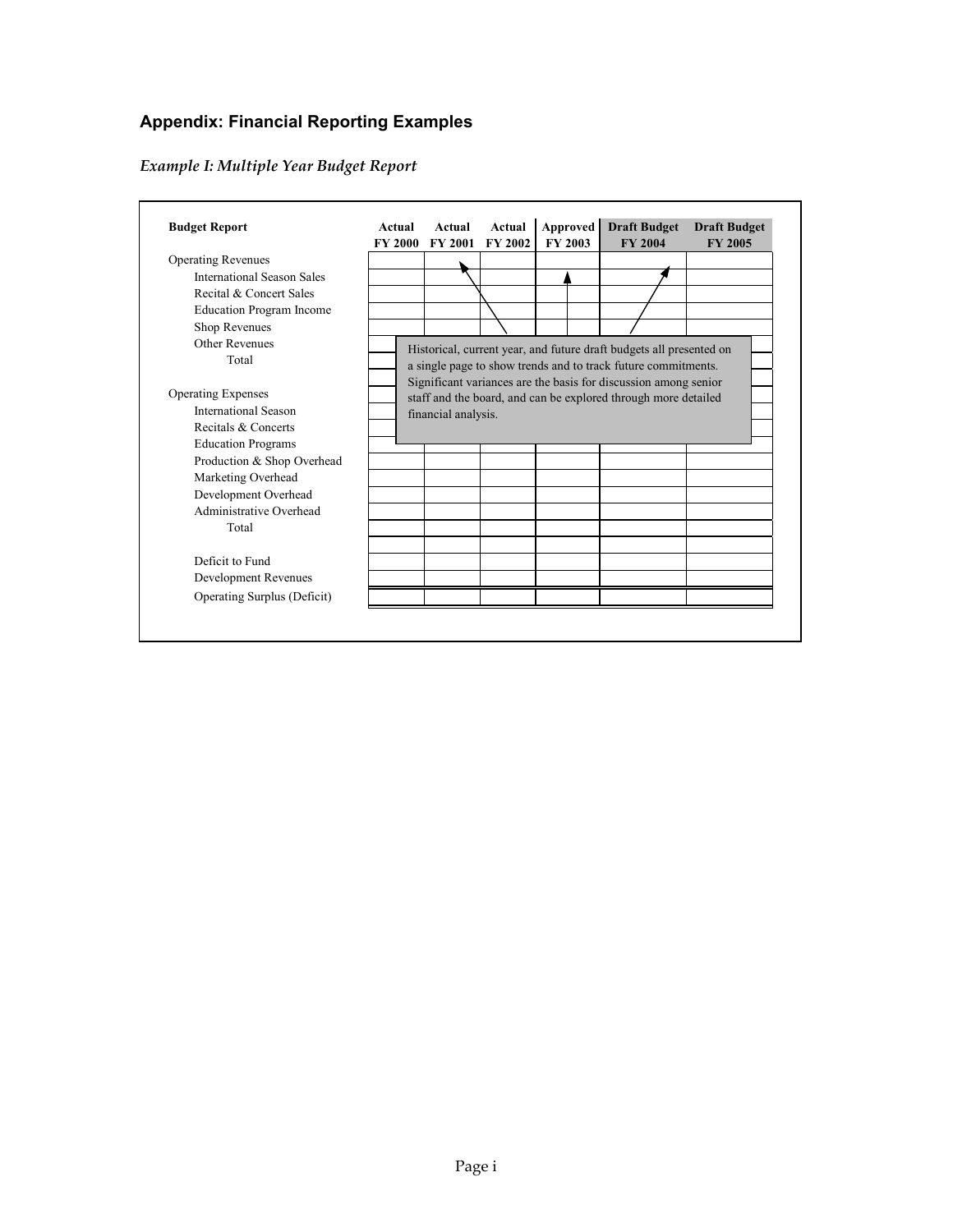# *Example II: Balance Sheet Objectives Integrated in the Budget Report*

|                                       | Current        | Proposed |                                                     |        |
|---------------------------------------|----------------|----------|-----------------------------------------------------|--------|
|                                       | FY2003         | FY2004   | FY2005                                              | FY2006 |
| <b>Contributed Income</b>             |                |          |                                                     |        |
| <b>Unresticted Giving</b>             |                |          |                                                     |        |
| Memberships                           |                |          |                                                     |        |
| Grants                                |                |          |                                                     |        |
| Subgrant                              |                |          |                                                     |        |
| Other Program Related                 |                |          |                                                     |        |
| Special Events, Gross                 |                |          |                                                     |        |
| Total                                 |                |          |                                                     |        |
| <b>Earned Income</b>                  |                |          |                                                     |        |
| Admissions                            |                |          |                                                     |        |
| Program Fees and Other                |                |          |                                                     |        |
| Rental                                |                |          |                                                     |        |
| Store, net of COS                     |                |          |                                                     |        |
| <b>Endowment Distribution</b>         |                |          |                                                     |        |
| Total                                 |                |          |                                                     |        |
|                                       |                |          |                                                     |        |
| Total Contributed and Earned Income   |                |          |                                                     |        |
| <b>Total Operating Expenses</b>       |                |          | An operating surplus, before debt payments and      |        |
| <b>Excess</b>                         |                |          | other uses of the surplus, is planned and tracked   |        |
|                                       | in the budget. |          |                                                     |        |
| <b>Debt Service</b>                   |                |          |                                                     |        |
| Funds available for debt service:     |                |          |                                                     |        |
| Campaign Pledge Receipts              |                |          | Net assets available in the "Campaign"              |        |
| Excess from Operating Budget (Above)  |                |          | account are highlighted, and planned and            |        |
| <b>Total Sources for Debt Service</b> |                |          | actual amounts can be tested against debt           |        |
|                                       |                | $\alpha$ |                                                     |        |
| Debt Service:                         |                |          |                                                     |        |
| <b>Bank Lease</b>                     |                |          |                                                     |        |
| Interest Free Loan                    |                |          |                                                     |        |
| <b>Bond Principal Payments</b>        |                |          |                                                     |        |
| Bond Interest and Fees                |                |          |                                                     |        |
| <b>Total Debt Service</b>             |                |          | The final net assets surplus or deficit, after uses |        |
|                                       |                |          | for debt, are planned and tracked.                  |        |
| Surplus After Required Debt Service   |                |          |                                                     |        |
| (Deficit & Line of Credit Payment)    |                |          |                                                     |        |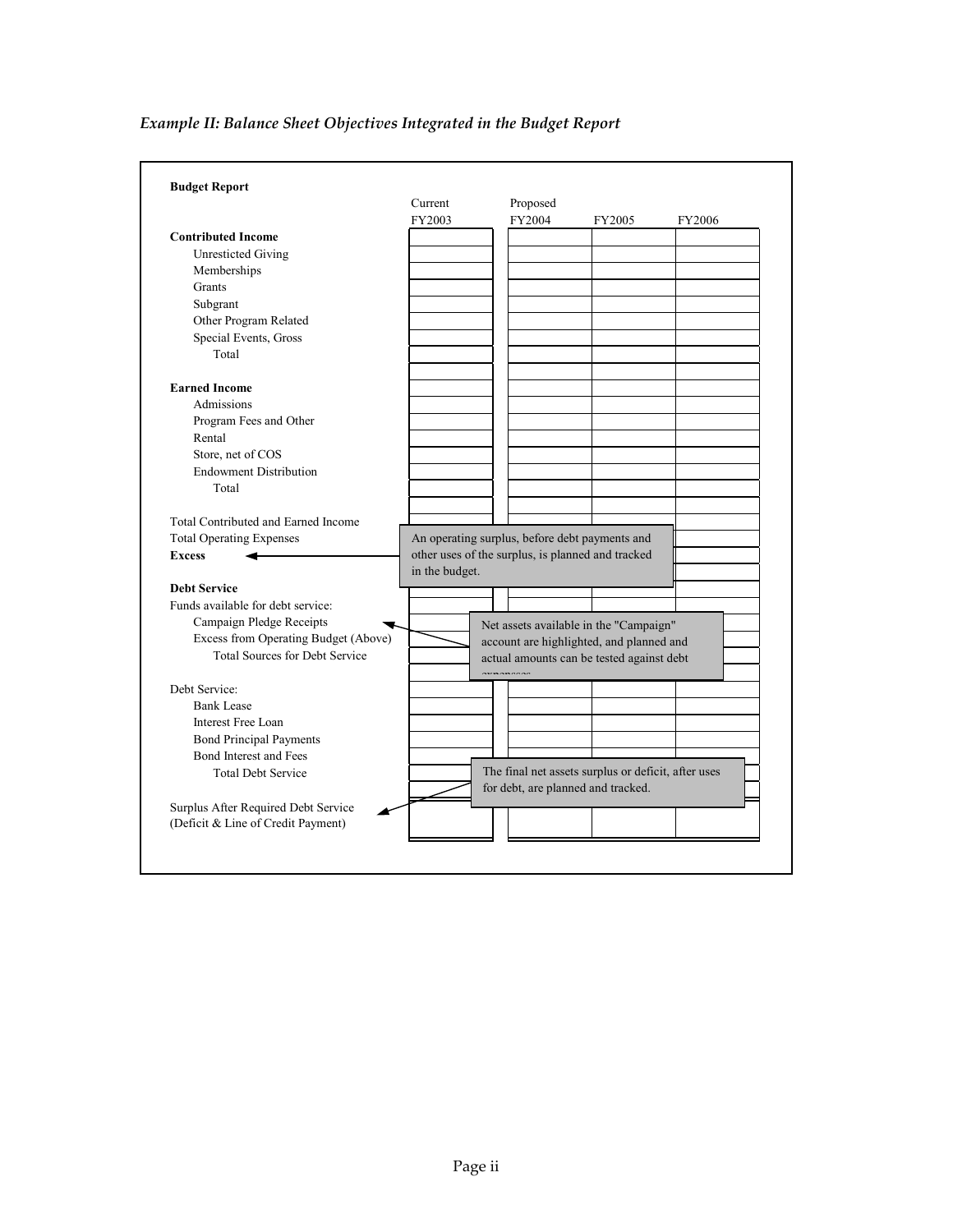## *Example III: Expanded Set of Balance Sheet Objectives Integrated in the Budget Report*

| <b>Budget Report</b>                             |        | Current | Variance Versus              |                                                                                                    | Proposed |        |
|--------------------------------------------------|--------|---------|------------------------------|----------------------------------------------------------------------------------------------------|----------|--------|
|                                                  | FY2003 |         | <b>Budget</b>                | Prior Year                                                                                         | FY2004   | FY2005 |
| <b>Contributed Income</b>                        |        |         |                              |                                                                                                    |          |        |
| <b>Individual Donations</b>                      |        |         |                              |                                                                                                    |          |        |
| <b>Private Donations</b>                         |        |         |                              |                                                                                                    |          |        |
| <b>Government Grants</b>                         |        |         |                              |                                                                                                    |          |        |
| Total                                            |        |         |                              |                                                                                                    |          |        |
| <b>Earned Income</b>                             |        |         |                              |                                                                                                    |          |        |
| Admissions                                       |        |         |                              |                                                                                                    |          |        |
| Subscriptions                                    |        |         |                              |                                                                                                    |          |        |
| <b>Endowment Distribution</b>                    |        |         |                              |                                                                                                    |          |        |
| Other Earned Income                              |        |         |                              |                                                                                                    |          |        |
| Total                                            |        |         |                              | An operating surplus, before debt payments and<br>other allocations of the surplus, is planned and |          |        |
|                                                  |        |         |                              | tracked in the budget.                                                                             |          |        |
| Total Contributed and Earned Income              |        |         |                              |                                                                                                    |          |        |
| <b>Total Operating Expenses</b>                  |        |         |                              |                                                                                                    |          |        |
| <b>Operating Surplus</b>                         |        |         |                              |                                                                                                    |          |        |
|                                                  |        |         |                              | Changes in critical balance sheet items are planned and tracked in                                 |          |        |
| <b>Surplus Allocation</b>                        |        |         |                              | this section. The targets are set from, and results are reflected in, the                          |          |        |
| Debt Service                                     |        |         |                              | balance sheet. This internal management report can be designed to                                  |          |        |
| <b>PPE</b> Investment                            |        |         |                              | best support decision making, and is not confined by the rules for                                 |          |        |
| Change in Working Capital Reserve                |        |         | external financial reports.  |                                                                                                    |          |        |
| Change in "Business Cycle" Reserve               |        |         |                              |                                                                                                    |          |        |
| Change in Endowment                              |        |         |                              |                                                                                                    |          |        |
|                                                  |        |         |                              |                                                                                                    |          |        |
| <b>Surplus After Capacity Buidling (Deficit)</b> |        |         |                              | Any additional surplus represents undesignated                                                     |          |        |
|                                                  |        |         |                              | funds that may be held as cash or allocated to any                                                 |          |        |
|                                                  |        |         | of the net asset objectives. |                                                                                                    |          |        |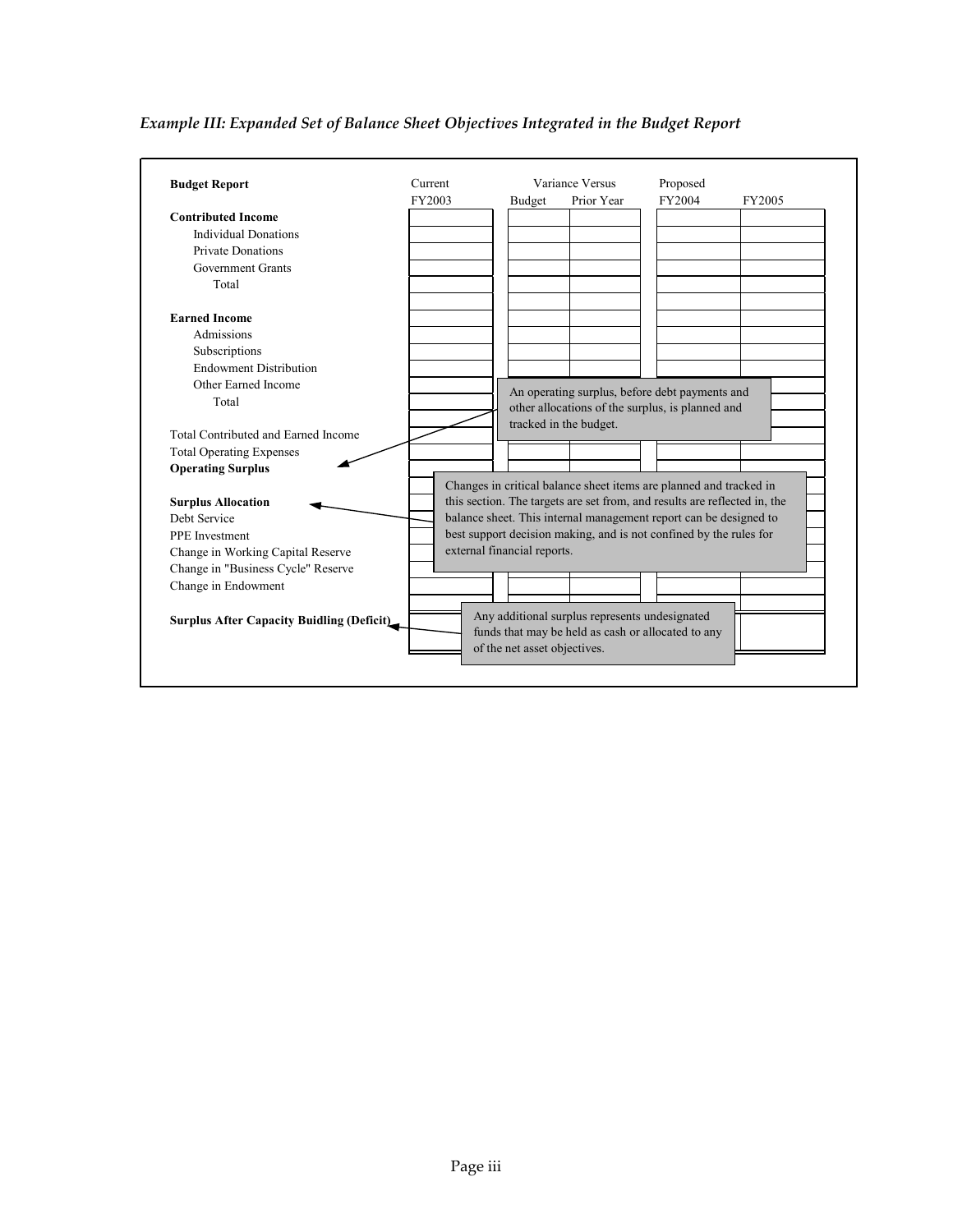#### **Budget Report Actual Forecast #1 Budget Prior Year Forecast #1 Budget Prior Year** Performance Revenues Ticket Revenue Other Performance Fees Total Performance Revenues Direct Performance Expense Orchestras Conductor & Guest Artist Production & Operations Total Direct Expense Performance Contribution Indirect Performance Expenses Orchestra (Unallocated) Programming & Music Direction Production & Operations Marketing & Ticketing Selling Total Indirect Performance Expenses Performance Margin Development Activities Department Revenue Department Expense Development Income Other Activities, Income (Expense) Education, net Lease Events, net Site B Parking, net All Other, net Total Other Activities Administration Expenses Net Surplus (Deficit) **Year To Date Variance Versus** Direct revenues and expenses for the core program (i.e. performances) combine to show direct contribution to surplus or deficit. Expenses that can be attributed to this program, but not to specific shows, are collected here, and included in the calculation of the overall contribution for the program. Revenue and expenses that can be assigned to specific activities (in this case, specific performances) are tracked. In more detailed reports, these revenue, expenses, and contribution amounts are presented for each specific performance. The overall contribution to surplus or deficit for the program. If there were more than one "core" program a contribution section like the one above would be included for each. In that case, this top level report would likely show less detail on income and expenses for each core program. A core set of income and expenses that are difficult to allocate. They are presented here in their own section, highlighting this area of operations rather than allocating them and making other numbers harder to interpret. For incremental programs, the detail is left out and the net contribution is highlighted in this top-level budget report.

## *Example IV: Budget Report Showing Contribution By Program*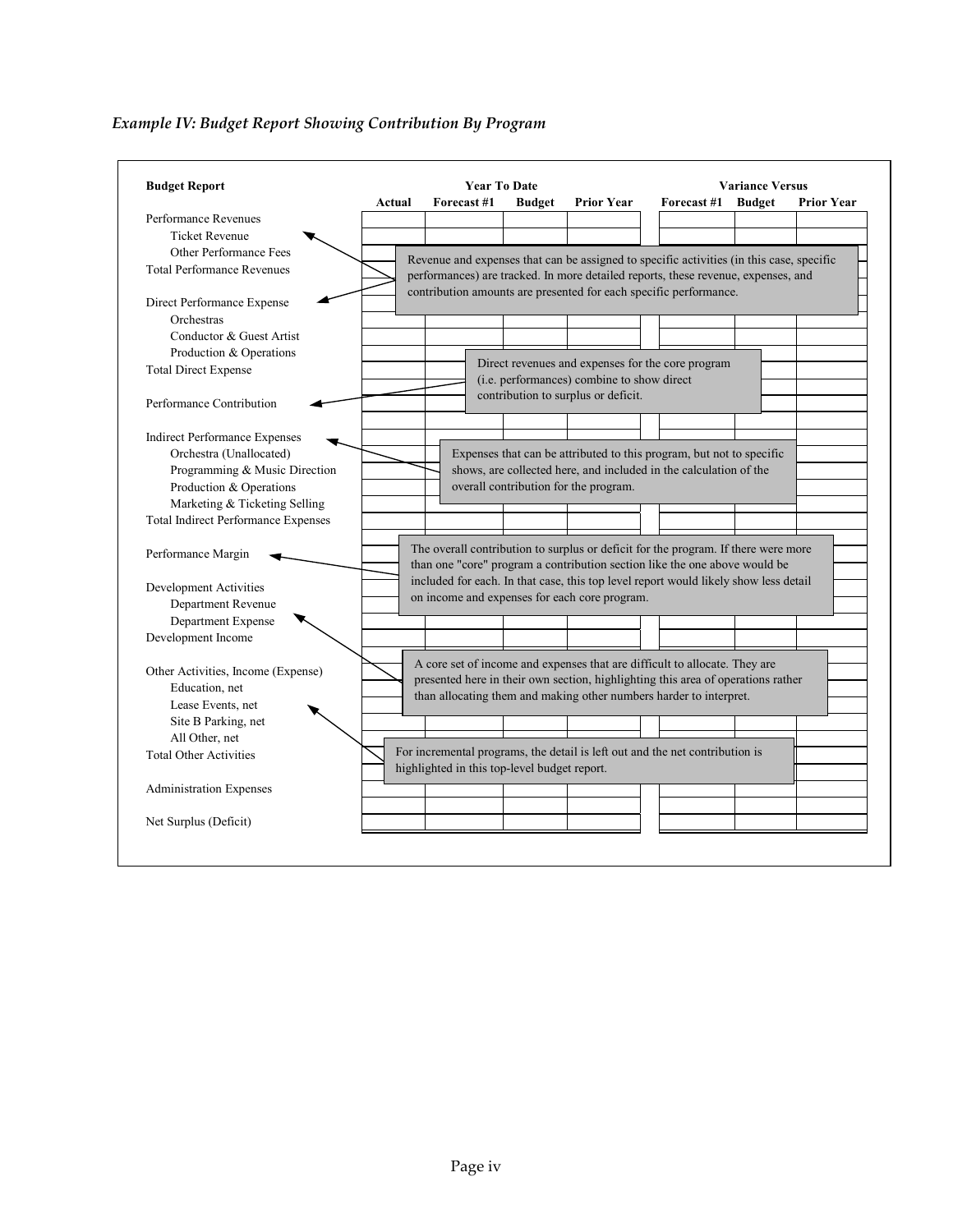### **Adoption of Leading Financial Management Practices: A Self-Assessment Tool for Arts Leaders**

National Arts Strategies has developed this self-assessment tool to help arts leaders begin assessing their financial management practices in comparison to other leading organizations in the arts sector. By capturing the results in a single report, the scorecard makes a natural starting point for strategic discussions within the organization. An executive director can complete the assessment, or senior staff and board members can each complete the tool so different views can be compared among the leadership.

This self-assessment tool does not touch on every important practice in financial management. Rather, it tests against a sample of practices that are indicative of organizations using leading financial management approaches. This is not a scientifically developed instrument, but is derived from National Arts Strategies' experience with similar tools used in our leadership programs. The primary goal of this tool is to promote discussion and learning about financial management practices in arts organizations.

This tool is distributed as part of the NAS publication "Learning from the Community: Effective Financial Management Practices in the Arts," and focuses on the topics and practices highlighted in that publication. You can find more information about the practices surveyed in this instrument in this NAS publication.

Completed By:

Date: \_\_\_\_\_\_\_\_\_\_\_\_\_\_\_\_\_\_\_\_\_\_\_\_\_\_\_\_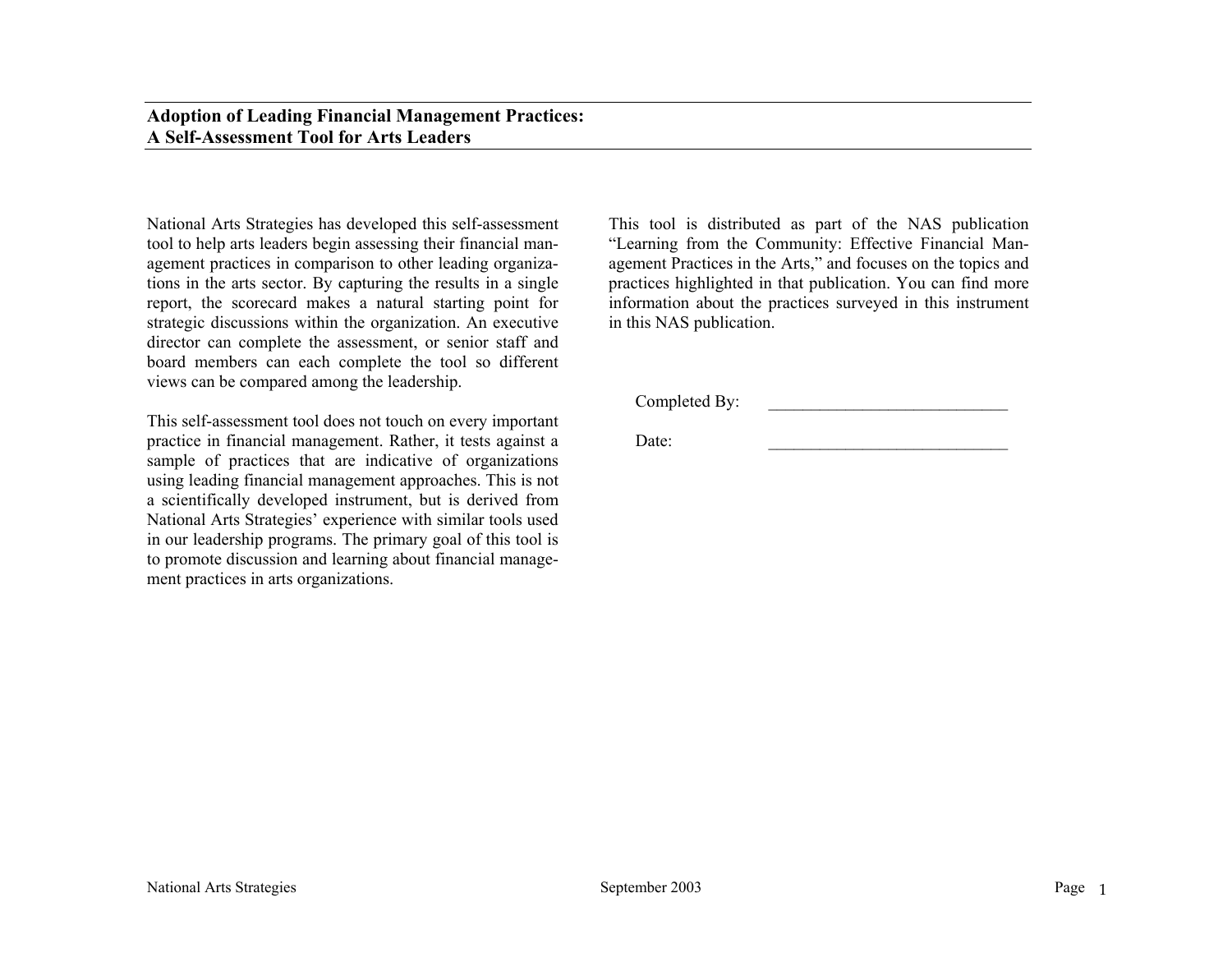| A. For each statement, please indicate whether the                                                                                                                                                                                                                                                                                                                                                                                                                         | No                                            | Partly                                                         | Yes                                                            |
|----------------------------------------------------------------------------------------------------------------------------------------------------------------------------------------------------------------------------------------------------------------------------------------------------------------------------------------------------------------------------------------------------------------------------------------------------------------------------|-----------------------------------------------|----------------------------------------------------------------|----------------------------------------------------------------|
| financial management practice is used in your organization:                                                                                                                                                                                                                                                                                                                                                                                                                |                                               |                                                                |                                                                |
| <b>Financial Management Culture</b><br>We see the development of a lasting organization as essential to our artistic aims.<br>1.<br>We have clear values and principles to help reconcile artistic and financial objectives.<br>2.<br>Our discussions of artistic options always include consideration of financial implications.<br>3.<br>The executive director models financial management values and principles for others.<br>4.                                      | O<br>O<br>O<br>$\circ$                        | O<br>$\mathsf O$<br>$\mathsf O$<br>$\circ$                     | O<br>O<br>$\mathsf O$<br>$\mathsf O$                           |
| Our financial management processes effectively put into practice our financial values.<br>5.                                                                                                                                                                                                                                                                                                                                                                               | $\circ$                                       | $\overline{O}$                                                 | $\circ$                                                        |
| <b>Financial Capacity</b>                                                                                                                                                                                                                                                                                                                                                                                                                                                  |                                               |                                                                |                                                                |
| We track the total market size for earned income in our community.<br>6.<br>We track the total market size for contributed income in our community.<br>7.<br>We track our market share for earned income.<br>8.<br>9. We track our market share for contributed income.<br>10. We evaluate budget expansions using data on market size and market share.                                                                                                                   | $\circ$<br>O<br>O<br>O<br>$\overline{O}$      | $\circ$<br>$\circ$<br>$\circ$<br>$\mathsf O$<br>$\overline{O}$ | $\circ$<br>$\circ$<br>$\circ$<br>$\circ$<br>$\overline{O}$     |
| <b>Financial Drivers</b>                                                                                                                                                                                                                                                                                                                                                                                                                                                   |                                               |                                                                |                                                                |
| 11. Income sources are considered as part of a portfolio rather than individually.<br>12. We create stable streams of income to match our level of fixed and quasi-fixed expenses.<br>13. We analyze trends in demand and critical expenses to forecast the risk of future deficits.<br>14. We regularly discuss a set of critical financial drivers with our board.<br>15. Our staff uses their understanding of our financial drivers in making project-level decisions. | $\circ$<br>O<br>$\circ$<br>$\circ$<br>$\circ$ | $\circ$<br>$\circ$<br>$\circ$<br>$\circ$<br>$\circ$            | $\circ$<br>$\circ$<br>$\mathsf O$<br>$\circ$<br>$\overline{O}$ |
| Capitalization                                                                                                                                                                                                                                                                                                                                                                                                                                                             |                                               |                                                                |                                                                |
| 16. We evaluate our financing needs over economic cycles, not one year at a time.<br>17. We have working capital reserves or a line of credit for cash flow purposes.<br>18. We have a net assets reserve to help level income across economic cycles.<br>19. We use separate net asset accounts to track funds intended for different purposes.                                                                                                                           | $\circ$<br>O<br>O<br>$\circ$                  | $\circ$<br>$\mathsf O$<br>$\overline{O}$<br>$\overline{O}$     | $\circ$<br>$\mathsf O$<br>$\overline{O}$<br>$\overline{O}$     |
| <b>Capital Budgeting</b><br>20. New projects are evaluated as part of an overall portfolio, rather than individually.<br>21. Alternative projects are evaluated on their financial and mission impact simultaneously.<br>22. We require a plan for continued funding or a sensible exit before we take on new projects.<br>23. Projects with primarily financial goals are identified, and must pass stringent financial tests.                                            | O<br>$\circ$<br>$\circ$<br>$\circ$            | O<br>$\bigcirc$<br>$\mathsf O$<br>$\circ$                      | O<br>$\circ$<br>$\circ$<br>$\circ$                             |
| <b>Annual Budgeting Process</b><br>24. We forecast income first, and then create expense budgets within these constraints.<br>25. We forecast budget items from a "zero basis" rather than "indexing" last year's level.<br>26. The assumptions underlying budgets are made explicit, and are challenged and tested.<br>27. Managers, including artistic, are evaluated in part on the accuracy of their budgets.                                                          | O<br>O<br>O<br>$\circ$                        | O<br>$\circ$<br>$\circ$<br>$\overline{O}$                      | O<br>$\circ$<br>$\circ$<br>$\overline{O}$                      |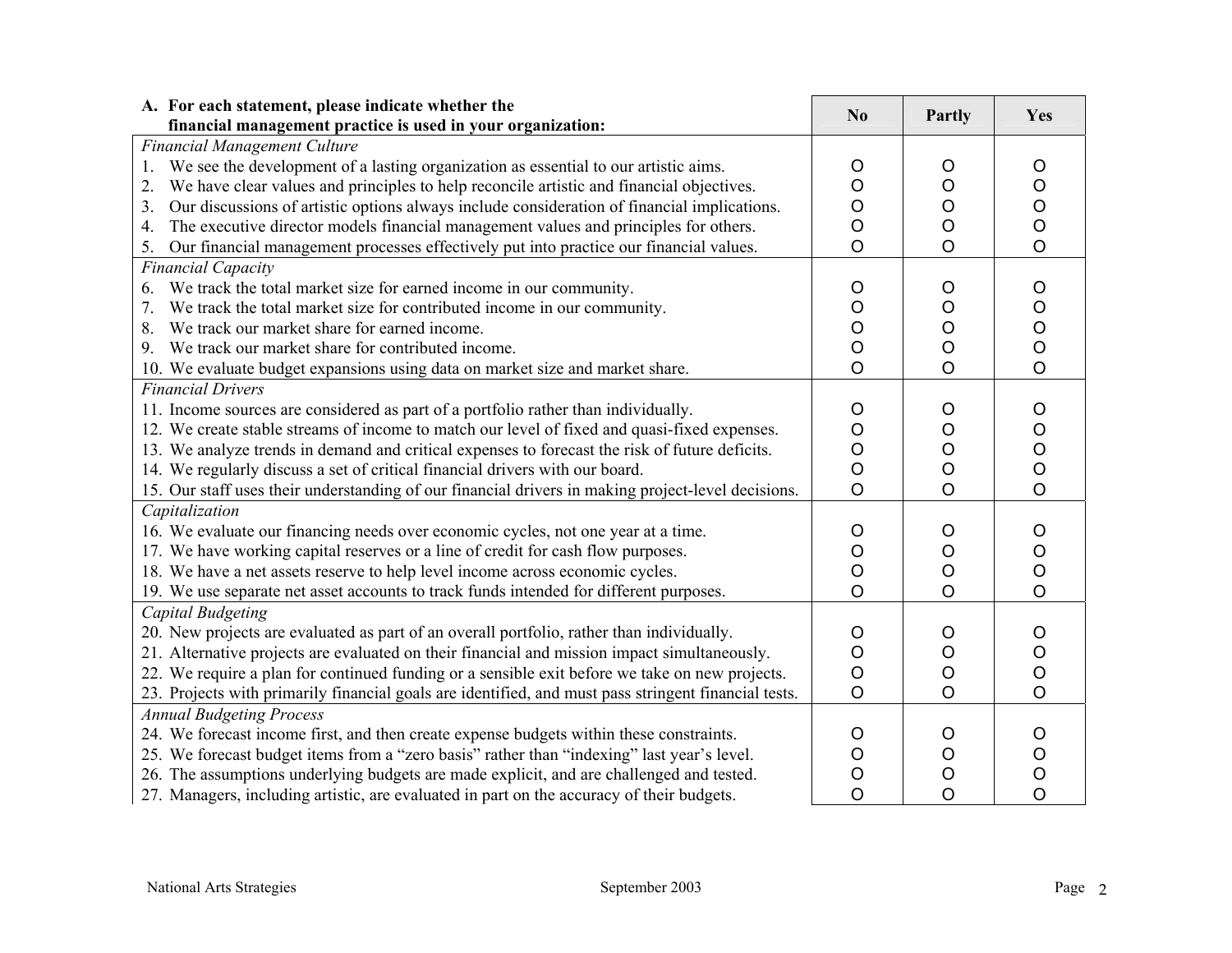|                                                                                                  | $\bf N_0$ | <b>Partly</b> | <b>Yes</b> |
|--------------------------------------------------------------------------------------------------|-----------|---------------|------------|
| <b>Financial Reporting and Tracking</b>                                                          |           |               |            |
| 28. Our budget report makes it easy to see future financial commitments and forecasts.           |           |               |            |
| 29. We incorporate critical balance sheet items into our budget report.                          |           |               |            |
| 30. Our budget report makes it easy to see the financial contribution of each program.           |           |               |            |
| Benchmarking                                                                                     |           |               |            |
| 31. We collect information from peers to inform key decisions such as those about pricing.       |           |               |            |
| 32. We have a standard report for comparing annual financial performance to peers.               |           |               |            |
| 33. We compare our annual financial performance to the metrics used by outside stakeholders.     |           |               |            |
| <b>Financial Governance</b>                                                                      |           |               |            |
| 34. We have a finance or executive committee with responsibility for financial oversight.        |           |               |            |
| 35. We actively educate board members about the financial drivers for our organization.          |           |               |            |
| 36. Trusting relationships allow us to leverage the knowledge of financial experts on the board. |           |               |            |
| 37. The artistic director and managing director speak to the board with one voice.               |           |               |            |

| We employ these leading financial<br>management practices in: | Total<br>Number of<br><b>Questions</b> | No. | <b>Partly</b> | <b>Yes</b> |
|---------------------------------------------------------------|----------------------------------------|-----|---------------|------------|
| <b>Financial Management Culture</b>                           |                                        |     |               |            |
| <b>Financial Capacity Analysis</b>                            | 5                                      |     |               |            |
| <b>Financial Drivers</b>                                      | 5                                      |     |               |            |
| Capitalization                                                |                                        |     |               |            |
| Capital Budgeting                                             |                                        |     |               |            |
| <b>Annual Budgeting Process</b>                               |                                        |     |               |            |
| Financial Reporting and Tracking                              | 3                                      |     |               |            |
| Benchmarking                                                  | $\mathbf 3$                            |     |               |            |
| <b>Financial Governance</b>                                   | 4                                      |     |               |            |
| <b>Totals</b>                                                 | 37                                     |     |               |            |

 $\blacksquare$ 

┱

**B. Add up the number of answers for each cell, and enter the sums in the table to the right. The table may be easier to read if cells are left blank when the count is zero.**